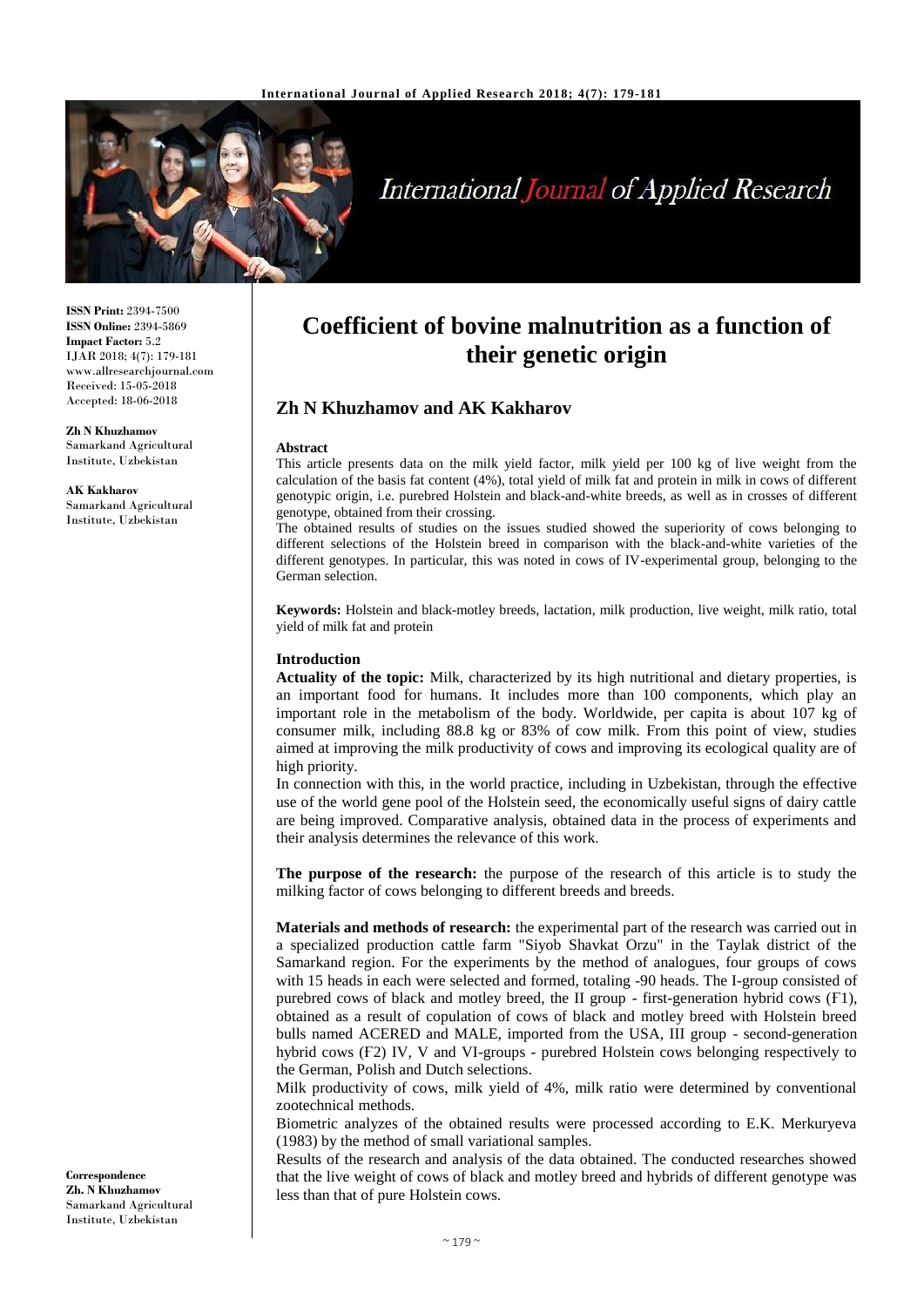In particular, in the case of I-group cows, this indicator was less by 24.8 kg (*P <*0.05) or 5.6%, in comparison with the coevals in II, III, IV, V and VI-experimental groups kg (*P <*0.001) or 16.9%, 116.4 kg (*P <*0.001) or 26.1%, 205.3 kg (*P <*0.001) or 46%, 269.4 kg (*P <*0.001) or 60, 3%, respectively.

In the III-experimental group in the second-generation hybrid cows, the live weight exceeded the I-II test groups by 75.3 kg (*P <*0.001) or by 16.9%, and by 50.5 kg (*P <*0.01) or 10, 7%.

The live weight of cows in the VI-experimental group belonging to the Dutch breeding was 716.0 kg, which exceeded the IV and V-experimental groups belonging to the German and Polish selections by 153 kg (*P <*0.001) or by 27.2% and 64.1 kg (*P <*0.01) or 9.8%, respectively.

In the second lactation, similar indices were observed for the difference between groups. In this case, purebred and crossbred cows of different genotypes lagged behind pure Holstein cows belonging to different selections.

he highest live weight indices were observed in cows of the IV-experimental group belonging to the Dutch breeding, this figure exceeded the index of their peers in I, II, III, IV and V-groups by 284.1 kg (*P <*0.001) or 58.4%, 244.9 kg (*P <*0.001) or 47.3%, 193.8 kg (*P <*0.001) or 34%, 149.5 kg (*P <*0.001) or 24.4% and 58.5 kg (*P <*0.01) or 8.3%, respectively.

As is known, there is a positive correlation between milk productivity and live weight. Consequently, the coefficient of milk yield in cows of different breeds and species was different. Thus, in the I-group of purebred black-andvariegated cows in the first lactation, the milk ratio was 901.1 kg, this ratio in relation to the coevals in the II, III, IV, V and VI-experimental groups was less by 157.2 kg (*P <*0.001) or 17.4%, 194.3 kg (*P <*0.001) or 21.6%, 705.9 kg (*P <*0.001) or 78.3%, 469.9 kg (*P <*0.001) or 52.1% and 444.9 kg (*P <*0.001) or 49.4%, respectively.

| The milking factor of the experimental cows ( $x \pm S_{X}$ ) |  |  |  |
|---------------------------------------------------------------|--|--|--|
|                                                               |  |  |  |

|      | I - Lactation (n = $15$ ) |                                                                                                                      |                   |                                               |                  |                            | $II$ - Lactation (n = 15) |                                                             |                                                   |                                                     |                  |                        |  |
|------|---------------------------|----------------------------------------------------------------------------------------------------------------------|-------------------|-----------------------------------------------|------------------|----------------------------|---------------------------|-------------------------------------------------------------|---------------------------------------------------|-----------------------------------------------------|------------------|------------------------|--|
| sdno | Live<br>weight, kg        | <b>Actual milk</b><br>vield for<br>lactation, kg                                                                     | Milk ratio,<br>kg | <b>Produced per 100 kg of live weight.</b>    |                  |                            | <b>Actual milk</b>        |                                                             | Produced per 100 kg of live weight.               |                                                     |                  |                        |  |
|      |                           |                                                                                                                      |                   | milk vield<br>of $4\%$ , kg                   | Milk fat.<br>kg. | <b>Milk</b><br>protein, kg | Live<br>weight, kg        | vield for<br>lactation, kg<br>milk vield of<br>$4\%$ . $kq$ | Milk ratio,<br>kg                                 | milk vield<br>of $4\%$ , kg                         | Milk fat,<br>kg. | Молоч-ный<br>белок, кг |  |
|      | $446,6 \pm 5,1$           | $4024.7 + 45.1$                                                                                                      | $901,1\pm0.55$    | $860,7\pm0.52$                                | $34.4 \pm 0.12$  | $30.0 \pm 0.39$            | $481,8 \pm 7.4$           | 4519,2±238,4                                                | $938,0 \pm 0.62$                                  | $897.9 \pm 0.47$                                    | $35,9 \pm 0,11$  | $31,4\pm0.12$          |  |
|      | $471.4 \pm 8.5$           | $4989.0 \pm 80.6$                                                                                                    |                   | $1058,3\pm0.28$ $1016,1\pm0.41$ $40,6\pm0.13$ |                  | $35.3 \pm 0.48$            | $518,3+9,1$               | $5794,3 \pm 62,0$                                           |                                                   | $1118.0 \pm 0.35$ 1075.9 $\pm 0.67$ 43.0 $\pm 0.49$ |                  | $37.5 \pm 0.29$        |  |
| Ш    |                           | $521.9 \pm 6.9$ $\left[ 5717.1 \pm 152.0 \right]$ $1095.4 \pm 0.60$ $\left[ 1065.3 \pm 0.42 \right]$ $42.6 \pm 0.27$ |                   |                                               |                  | $36,7{\pm}0.53$            | $569.4 \pm 4.8$           | $6788.9 \pm 112.3$                                          | $1192,2\pm0.61$ 1162,6 $\pm$ 0.51 46,5 $\pm$ 0.40 |                                                     |                  | $40,2{\pm}0.19$        |  |
|      |                           | IV $\left[563,0\pm13,3\right]9046,8\pm119,0\left[1607,0\pm0.51\right]1586,7\pm0.35\right]63,4\pm0.54$                |                   |                                               |                  | $54.1 \pm 0.53$            | $613,7 \pm 11,3$          | $9435,3 \pm 161$                                            |                                                   | $1537,4\pm0,46$ 1526, 1 $\pm0.78$ 61, 2 $\pm0.50$   |                  | $51,9 \pm 0.22$        |  |
|      |                           | $(651.9\pm16.5)$ 8937.9 $\pm$ 137.5 1371.0 $\pm$ 0.55 1357.1 $\pm$ 0.42 54.3 $\pm$ 0.44                              |                   |                                               |                  | $46,2{\pm}0,64$            | $704.7 \pm 15.3$          | $9288,4 \pm 183$                                            |                                                   | $1318,0 \pm 0.34$ 1304,6 $\pm 0.78$ 52,2 $\pm 0.43$ |                  | $44.4 \pm 0.27$        |  |
|      |                           | VI $ 716,0\pm12,1 9637,9\pm194,6 1346,0\pm0,47 1339,2\pm0,38 53,5\pm0,42 $                                           |                   |                                               |                  | $45,5 \pm 0.65$            |                           | 763,2±12,4 10092,7±241,5 1322,3±0,57 1322,4±0,59 52,9±0,46  |                                                   |                                                     |                  | $44,8 \pm 0.51$        |  |

The highest coefficient of milk yield was observed in cows of the IV group belonging to the German breeding and made 1607.0 kg in cows; this indicator was exceeded by 236 kg (*P <*0.001) or 17.5 compared to their coevals belonging to the Polish and Dutch selections % and 261 kg (*P <*0.001) or 19.4%, respectively.

Similarly, in the second lactation, the highest milking factor was observed in the IV group of cows belonging to the German breeding, which exceeded this figure for the cows in the I, II, III, V and VI-test groups by 599.4 kg ( $P <$ 0.001) or 63.9%, 419.4 kg (*P <*0.001) or 37.5%, 345.2 kg (*P <*0.01) or 29.0%, 219.4 kg (*P <*0.001) or 16.6% and 215.5 kg (*P <*0.01), or 16.3%, respectively.

In these studies, the determination of the total yield of milk fat and protein was the main indicators. The results obtained from these indicators are given in the 1-table. It should be noted that these indicators are exceeded in pure Holstein cows in comparison with Holstein breed coevals and purebred black-and-motley cows. In the period of the first lactation, a maximum yield of 4% of milk was recorded in cows of the IV-experimental group belonging to the German selection, which amounted to 1586.7 kg. This indicator exceeded the data in I, II, III, V and VI-test groups by 726.0 kg (*P <*0.001) or 84.3%, 570.6 kg (*P <*0.001) or 56.2%, 521, 4 kg (*P <*0.01) or 48.9%, 229.6 kg (*P <*0.05) or 16.9% and 247.5 kg (*P <*0.05), or 18.5%, respectively.

The indicators of the total yield of milk fat and protein for every 100 kg of live weight were also exceeded in the IVtest group and this ratio was accordingly higher in comparison with the others: by 29.0 kg (*P <*0.001) or 84.3%, 22, 8 kg (*P <*0.001) or 56.2%, 20.8 kg (*P <*0.01) or 48.8%, 9.1 kg (*P <*0.05) or 16.7%, 9.9 kg (*P <*0.05) or 18.5% and 24.1 kg (*P <*0.05) or 80.3%, 18.8 kg (*P <*0.001) or 53.3%, 17.4 kg (*P <*0.001) or 47.4%, 7.9 kg (*P <*0.05) or 17.1%, 8.6 kg (*P <*0.05), or 18.9%.

In the second lactation, the maximum results were observed in the IV-test group, where the milk yields of 4% milk, the total yield of milk fat and protein for every 100 kg of live weight were obtained. These indicators were exceeded in comparison with the coevals I, II, III, V, VI-test groups: 628.1 kg (*P <*0.001) or 69.9%, 450.2 kg (*P <*0.001) or 41.8%, 363.5 kg (*P <*0.001) or 31.3%, 221.5 kg (*P <*0.05) or 17% and 203.7 kg (*P <*0.05) or 15.4%; 25.3 kg (*P <*0.01) or 70.5%, 18.2 kg (*P <*0.01) or 42.3%, 14.7 kg (*P <*0.01), or 31.6%, 9.0 kg (*P <*0.05) or 17.2%, 8.3 kg (*P <*0.05) or 15.7% and 20.5 kg (*P <*0.001) or 65.3% 14, 4 kg (*P <*0.01) or 38.4%, 11.07 kg (*P <*0.01) or 29.1%, 7.5 kg (*P <*0.05) or 16.8% 7.1 kg (*P <*0.05) or 15.8%, respectively.

#### **Conclusions**

Purely Holstein cows belonging to the German, Polish and Dutch selections were superior in milk ratio, milk yield of 4% of milk fat and milk protein of pure black and variegated as well as crossbred cows of different genotype. In this case, the IV-experimental group of cows of German breeding was superior in all indicators to the coevals of other groups.

#### **References**

1. Nosirov UN. Dosmukhammedov M.X. Raising dairy products by the technology of scabling and picking up herbs of livestock farmers around Tashkent. // Зооветеринария. 2012; 7:30-31